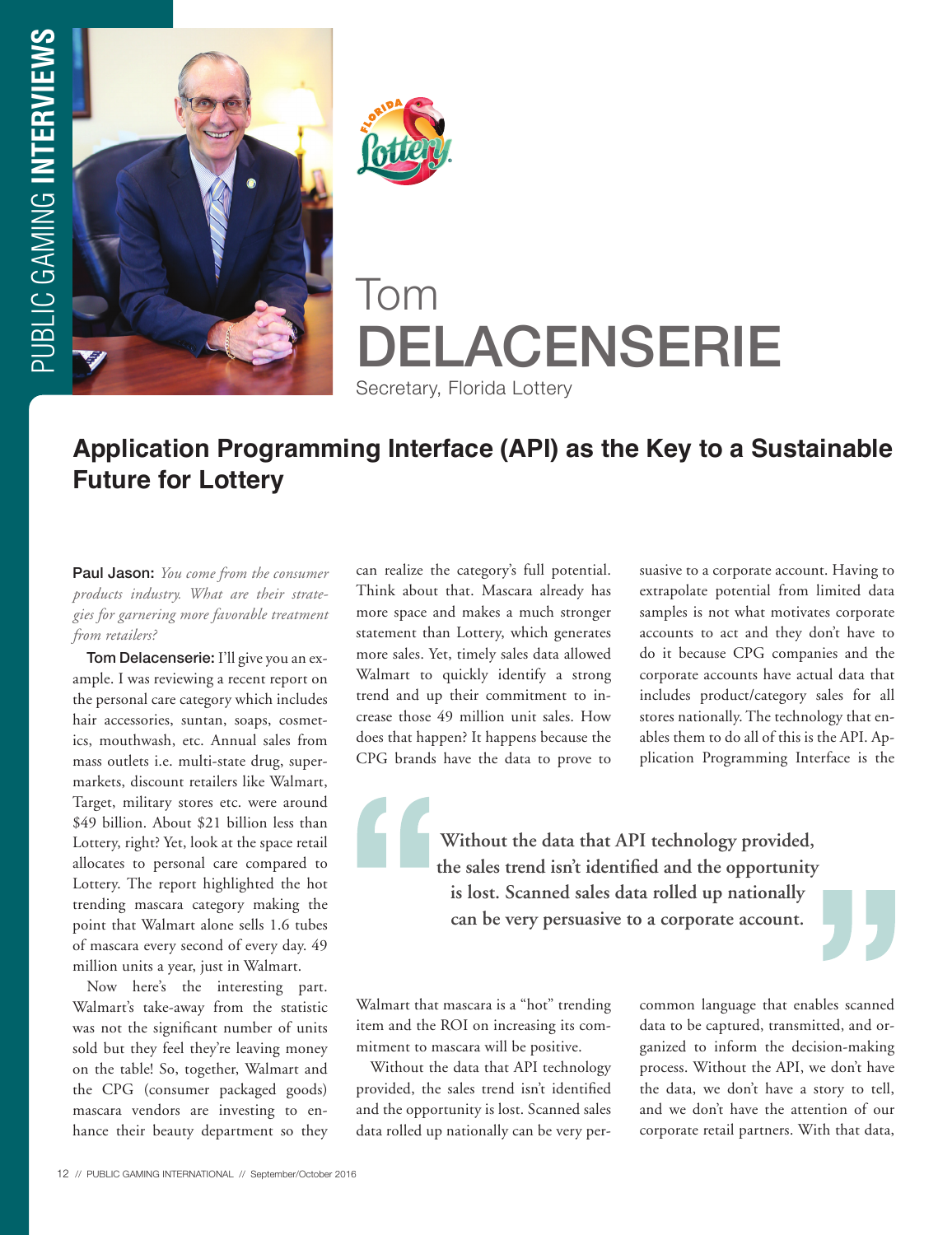our story is so much more compelling. We're able to convince our retail partners of Lottery's potential and make a stronger category impact by getting premium floor space and a secondary selling location at the coveted check-out counter. This is the tool the industry needs to consistently generate the sustainable growth that good causes depend upon.

# *How important is it for Lottery to be visible at the check-out counter, and how does API contribute to that goal?*

T. Delacenserie: It's very important. Let's take a look at what goes into a purchase decision. Retailer surveys show that for most brands, the average consumer spends seconds deciding on an in-store brand purchase in part because they al-

**Without the API, we don't have the data, we don't have a story to tell, and we don't have the attention of our corporate retail partners. With that data, our story is so much more compelling. We're able to convince our retail partners of Lottery's potential and make a stronger category impact by getting premium floor space and a secondary selling location at the coveted check-out counter.**

#### *Wow. It is exciting to imagine what could be accomplished. It's also scary to imagine how we will fare if we do not modernize.*

T. Delacenserie: When it comes to using sales data to promote the category, we're still working with an abacus while everyone else is using high speed computers. I believe as an industry, we know what we have to do. We just have to start somewhere. Right now, we just need to move the dialogue forward, address the questions and concerns, and do it all with a sense of urgency. The beauty is that the blueprint is crystal clear. APIs are already being used to great effect, have been for many years, and so we have thoroughly vetted best-practices to model after. Obviously, there are obstacles, like how to fund it and what is the organizational structure that hosts, maintains, and operates the API apparatus. But the ROI on the investment is so emphatically clear, the consequence of failing to invest is dire indeed, and so the will to make it happen should be resoundingly embraced by all of us.

ready know what brand they want to buy before they go into the store. For example, the condiment section of the supermarket makes a large statement with many brands and sizes. But it shrinks dramatically in the mind and perception of the shopper when their attention is drawn to the brand of choice. A behavior conditioned from repeat past patterns. People who buy Heinz catsup probably could not even tell you the names of the other brands because they literally do not even see them on the shelf even though they are right next to Heinz. The purchase decision is made quickly.

A buying decision can also be conditioned by seeing a product at multiple consumer touch-points. Let's take Wrigley's gum. They reinforce brand awareness through advertising, as well as with product shelf placement in the aisles where the consumer sees Wrigley's next to the other brands of chewing gum, and then again on the racks at the check-out lane. The key touch-point for the product though is

where impulse intersects with payment at the check-out lane.

Now let's just take Powerball. Is it a staple like Heinz that is purchased with very little thought or emotional engagement because we know it must be there on the table when it is time to eat dinner? Or is it like Wrigley's gum, something that we want but will not be missed if we don't get it? Brand awareness of Powerball is conditioned by billboards and other advertising. But the decision to buy or not to buy a lottery ticket is often made right in the store. Just like Wrigley's gum, Lottery needs that visibility and easy access right at the check-out counter. It is the repetition of exposure to the brand that conditions the shopper to look for and buy it. The consumer needs to know that every time they are in the check-out lane, they will have the opportunity or be reminded to buy Lottery. We all know how hard it is to procure the premium position. The API is the mission-critical component to this picture that enables all the functionality that the modern corporate account retailer needs to support a product.

# *So the API eliminates some of the issues that make vending the product laborious for the retailer.*

T. Delacenserie: Yes, but it's much more than that. The bar-coded ticket is scanned and that transaction data is transmitted to the Retailer's system as well as to Lottery's central server for processing, all done automatically. By capturing transaction information in digital form, the data can be used in a variety of ways from improving inventory management to providing an understanding of the complex relationships between advertising, promotion, merchandising, and product sales. The business of calibrating the optimal product mix becomes a science instead of an art. Improving the accounting reconciliation alone would create incredible efficiencies that currently aren't being realized at retail with Lottery. This is the type of information CPG brands provide for their retail partners and it is what the retailer expects us to provide. The thing is we need to do this for ourselves, not just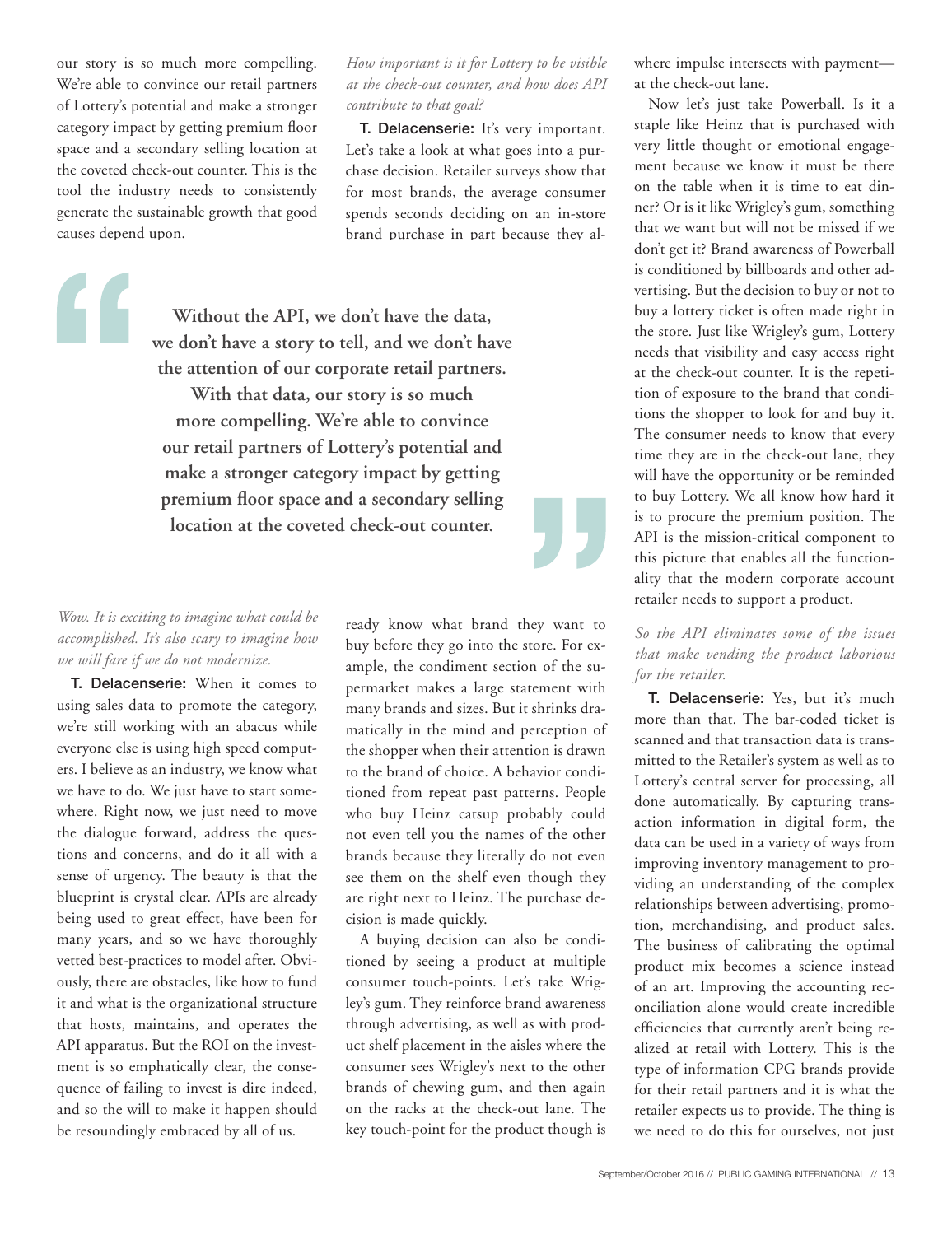because the retailer requires it. We need to capture this data and render it into the forms that drive our own decision-making processes. Collectively, Lottery spends hundreds of millions of dollars on advertising, product development, merchandising, distributional logistics, and everything else that goes into supporting this \$70+ billion dollar industry in the U.S. However, the return on that spending is much less than it could or should be. The rudimentary tools we use for data collection are just not adequate in today's marketplace—not for our retail partners and not for us either. The result is sub-optimal performance which is in effect costing us hundreds of millions of dollars in sales, operational efficiencies, and ultimately net funding. The API is the bridge to the future in which Lottery becomes a profitdriver for both our retail partners and the beneficiaries of lottery funds.

The defining characteristic of Amazon, for instance, is the sophistication of its data analytics that powers its superiority in logistics, its understanding of the consumer, and its ability to identify trends and develop market strategies at breakneck speed. All made possible by technology that records transactions in a common language and converts data into business intelligence. That technology is the API. I realize we do not aspire to be Amazon. But corporate account retailers are rapidly adopting the best practices established by Amazon, Walmart and other industry leaders. Our competitors in the CPG world are making sure their IT meets the expectations of these retailers and we need to work to keep up with them.

Although not completely API related, I'll give you another example of how selling a product that retailers consider too labor intensive can have a negative effect on growing that product.

Publix Supermarkets is one of our largest and finest retailers. They sell Scratch Offs from both a vending machine and an in-counter dispenser with a higher percentage of sales coming from the vending machine. We projected Publix could increase their sales from the in-counter dispenser by adding product facings.

Publix voiced concern about adding facings and inventory and after addressing them we discovered one of the most important concerns to Publix was the time it would take employees to write down the beginning and ending book numbers for their tracking purposes. A solution they could embrace involved a wand that would scan the books for number entry and save employees time. Publix has agreed to pilot additional facings in a small number of stores to test the idea. Retailers need more sure any discussion of rolling out lottery nationwide would at a minimum require the category provide the most basic levels of data and reporting capabilities, which an API could provide. No matter how compelling the performance in one store or even multiple stores within one state, a national or multi-state retailer must be able to accumulate sales data consistently across their universe to see the big sales/profit picture for products it sells. That is why we need to work to-

**When it comes to using sales data to promote the category, we're still working with an abacus while everyone else is using high speed computers.**

> gether as a community of lotteries to invest in API to achieve our shared objective of expanding distribution of lottery products in national accounts.

> *I would think that it is not just a matter of getting our products into a Walmart. Don't they analyze performance on an ongoing basis and adjust their support accordingly?*

> T. Delacenserie: Getting your product in the store is just the first step and does nothing more than give you the opportunity to deliver on the potential you promised. The "Power of Powerball," for example, was on full display last January in many stores including Walmart Neighborhood Markets. Retailers like Walmart see the potential Lottery has to drive store traffic and residual sales and not just during big jackpot runs. Yet we fail to clearly articulate that potential and, by extension, what the retailer's potential with lottery is because our reporting capabilities are so inconsistent and fractured. We need to be able to give corporate retailers real-time data on a national scale for them to fully grasp the impact that Lottery would have as both a standalone product and traffic driver. Go back to my mascara example of 1.6 tubes sold in Walmart every second. Impressive, but Walmart saw potential

efficiencies and standardizing API's would provide those efficiencies and increase the opportunity for product growth.

#### *Without the technology to effectively manage our category, we are ill-equipped to sell to corporate accounts like Walmart.*

T. Delacenserie: It certainly puts us at a disadvantage. The intent of a supercenter model is to meet all the customer's shopping needs once they enter the store. A retailer like Walmart knows a significant percentage of their customers buy lottery. They also know not having those products could mean the customer they work hard to attract goes to a competitor for lottery and maybe something else they might have purchased at Walmart. At the same time, they need to know Lottery will operate with the same level of consistency and efficiency as their other vendors, especially when it comes to sales data. We've had discussions with Walmart in the past few years about doing a supercenter lottery pilot in Florida and, while not approved yet, we remain hopeful. However, even if they did approve the idea, a successful pilot and a "national rollout" are two very different things. While I wouldn't presume to speak for Walmart, I'm quite